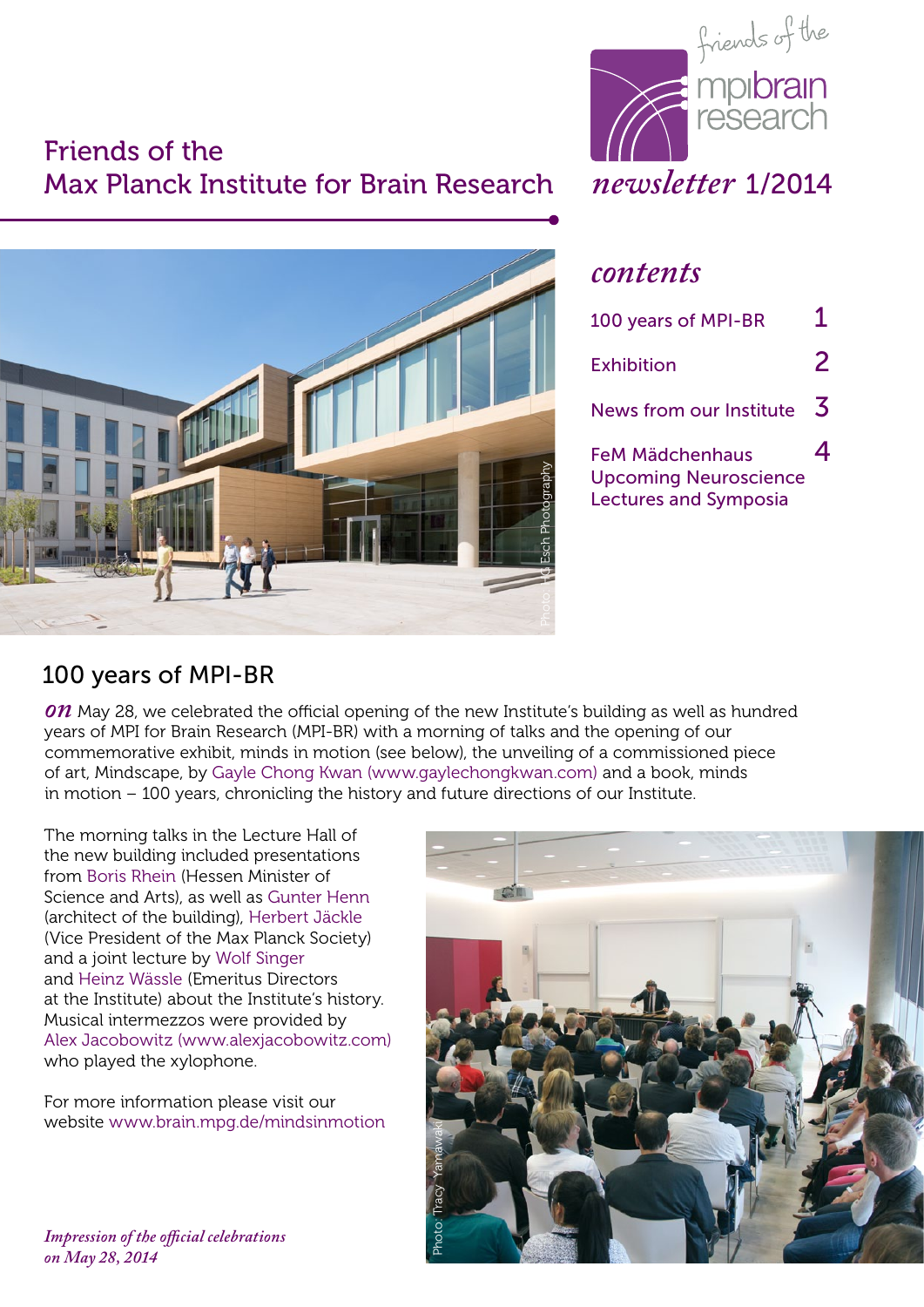# 100years<br>minds in motion

## *newsletter* 1/2014





*The anniversary book (84 pages and in English or German) is available for 15 Euro by sending an* 

#### The Exhibition "minds in motion"

*the* exhibition "100 years of MPI, minds in motion" was opened on May 28, 2014. The exhibition is located in the public area of the Max Planck Institute for Brain Research and can be visited during week days between 8.00-18.00 hours.

Free guided tours (for more than 8 people) are available on request (mindsinmotion@brain.mpg.de). The exhibition is set up around five different stations. Station 1 features three multi-touch monitors, which show research movies as well as interviews with many of our people, whereas station 2 describes the current and past research topics starting with the fundamental and clinical research of the founding directors Oskar and Cécile Vogt and concluding with the research interests of our current directors.

Although the predecessor of our Institute was located in Berlin around 1900, important brain research also was conducted at two different locations in Frankfurt, as depicted in station 3.

For example, Alois Alzheimer worked at the mental hospital, known as "Affenstein" (currently the Westend Campus of the Goethe University). Two of the fathers of neuroanatomy, Korbinian Brodmann, (at a later stage a colleague of Cécile and Oskar Vogt in Berlin), and Franz Nissl also worked there. Paul Ehrlich, Karl Weigert and Ludwig Edinger worked at the Senckenberg Institute in down-town Frankfurt.

A quick tour of the early years is provided in station 5 of the exhibition.

#### Support for families and future scientists

*the* MPI for Brain Research is committed to a family-friendly career model. The Institute has its Kids' Room and an oncampus day-care center, the Kairos Kita is scheduled to open in 2015.

Part of the minds in motion exhibit (station 4) is devoted to recognition of female scientists and discussion of gender imbalance and what can be done to decrease it.

In order to raise girl's interests in science, the Institute hosted 14 female high school students for the Girls' Day on March, 27. Following a short introductory talk by our Managing Director, Erin Schuman, the girls enjoyed a day doing experiments in the Institute's Teaching Lab.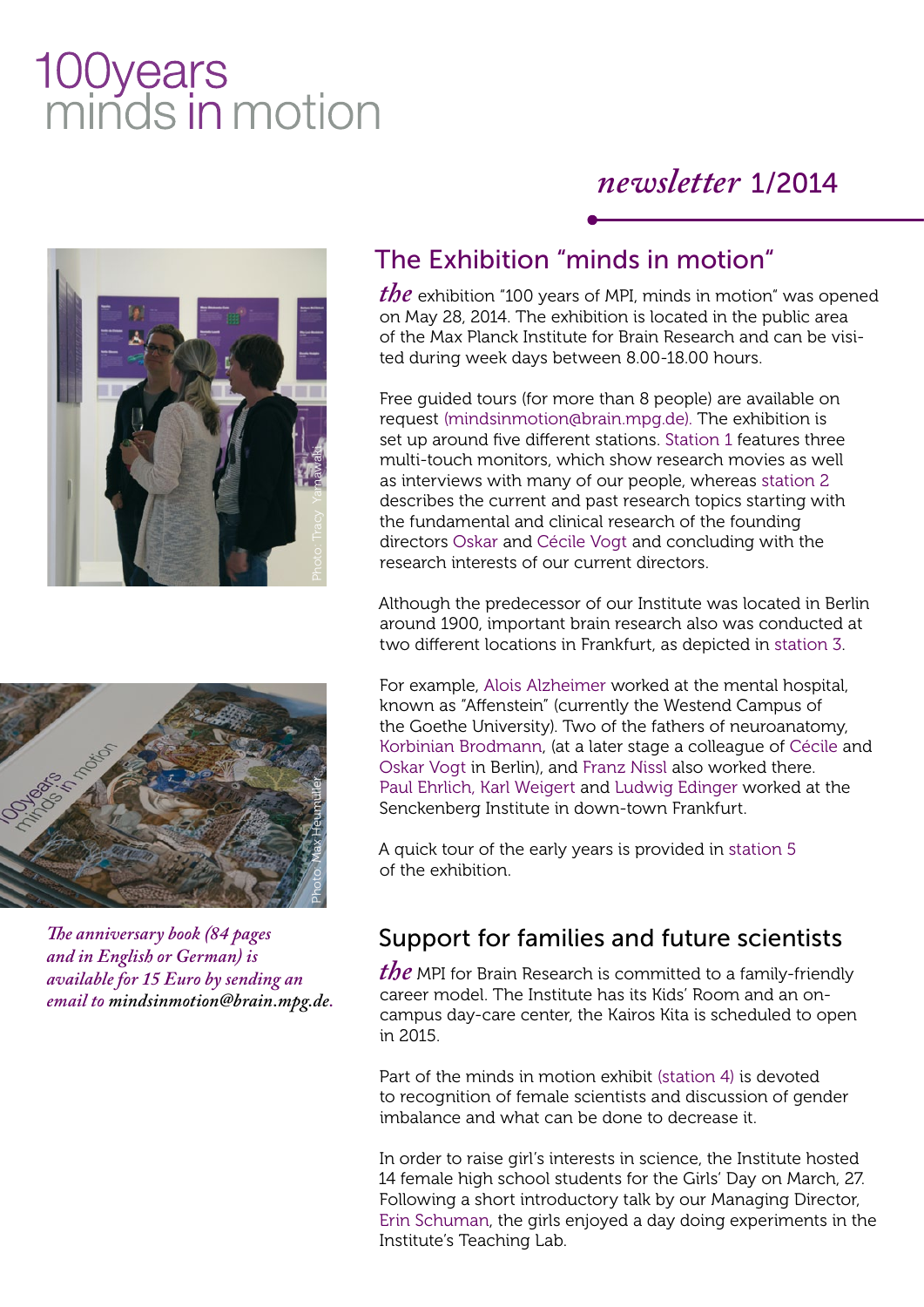

#### Friends of the Max Planck Institute for Brain Research

#### More news from our Institute A new director: Moritz Helmstaedter

*moritz* Helmstaedter will join the Max Planck Institute for Brain Research as its third director in the beginning of August. Moritz Helmstaedter was trained as a graduate student with Nobel Laureate and MPI director Bert Sakmann and did postdoctoral work with Winfried Denk (MPI for Medical Research, Heidelberg) where he worked with a team to develop methods to reconstruct brain circuits in 3 dimensions using electron microscopy.



*Moritz Helmstaedter*

Although often depicted differently, brain areas are densely packed with neurons, brain cells which typically have around 1000 connections with their neighbors – both near and far. This leads to huge data sets, even when only a small brain area is analyzed, requiring new analytic methods. Interestingly, Moritz has figured out a way to let the public analyse the data – he developed games for young people where parts of the data are presented and gamers need to select the right connection. By using the assistance of gamers, he hopes to make huge steps in analysing the data.

For more information, please watch his presentation on TEDx Vienna. www.tedxvienna.at/blog/moritz-helmstaedter-brain-mapping/

#### Circuits in neuroscience: Join us

*continuing* our celebrating our 100-years anniversary celebration and the new Institute's building, we will host a scientific symposium "Circuits in Neuroscience" September 24-25, 2014.

Renowned neuroscientists, including Christine Holt (University of Cambridge), Mu-Ming Poo (UC Berkeley), Carla Shatz (Stanford University), Richard Tsien (New York University), Daniel Choquet (Institute for Interdisciplinary Neuroscience Bordeaux), Valentina Emiliani (LNNM Paris), Michael Roukes (Caltech), Daniel Wolpert (Cambridge University), Eve Marder (Brandeis University), John O'Keefe (University College London), Winfried Denk (MPI of Neurobiology), Albert Lázlo-Barábasi (Northeastern University), Leslie Vosshall (Rockefeller University), Ernst Bamberg (MPI of Biophysics), Larry Abbot (Columbia University), Catherine Dulac (Harvard University), Edvard Moser (Norwegian University of Science and Technology) will speak about recent breakthroughs in the field. To stimulate scientific exchange, a get-together is planned on the evening of September 24, when Heinz Wässle and Wolf Singer will give a lecture on the Institute's history. Except for travel and accommodation costs, the symposium is free of charge. Lunch is self-catered, but lunch boxes (10 Euro each) can be ordered online.

More information: Participants should register by using the module available on the website. www.brain.mpg.de/openingsymposium

#### Selected recent publications

Laan, A., Gutnick, T., Kuba, M.J., Laurent, G. (2014) Behavioral analysis of cuttlefish traveling waves and its implications for neural control. Curr Biol. Jul. 15. pii: S0960-9822(14)00743-X. doi: 10.1016/j.cub.2014.06.027.